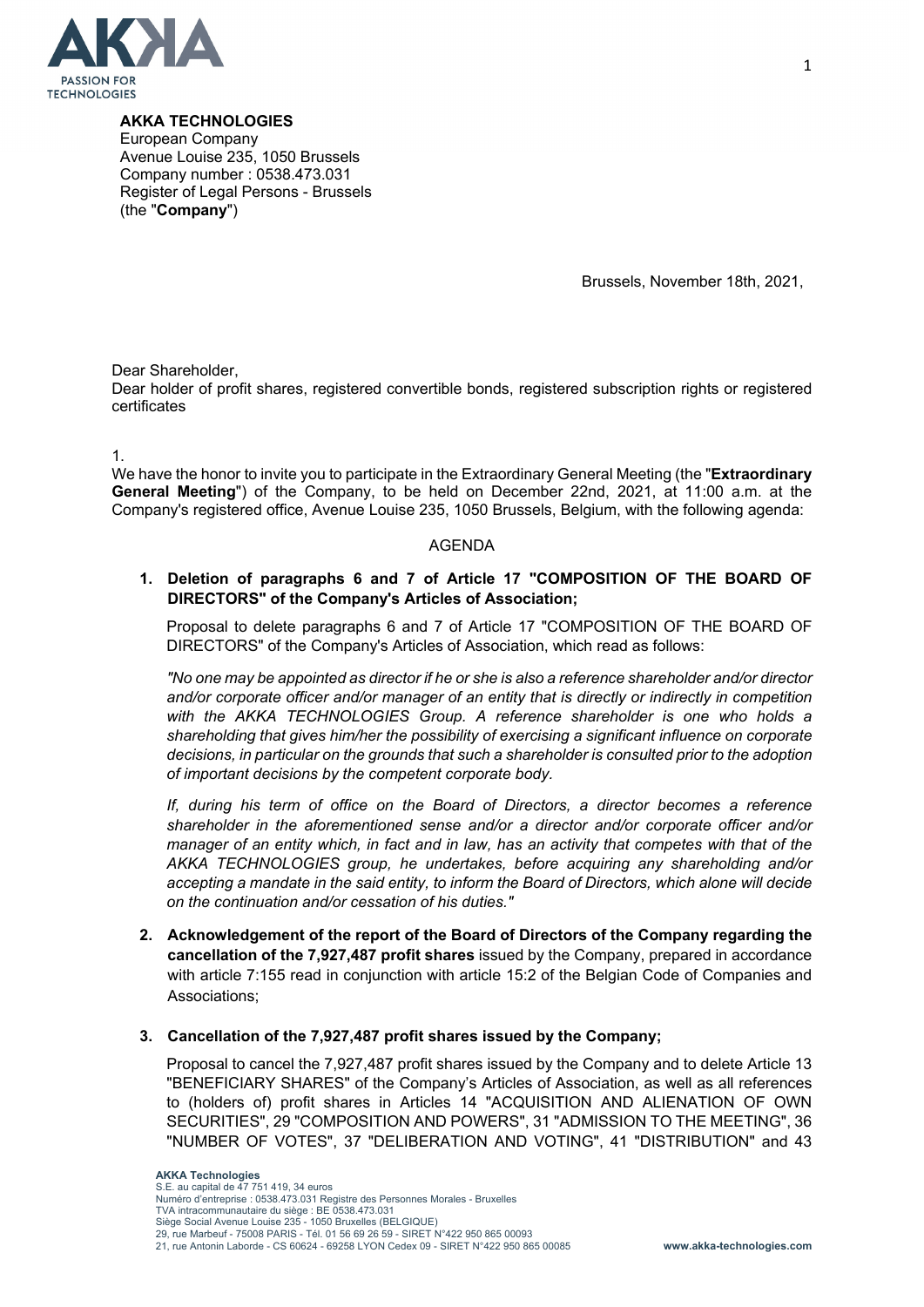

"DISTRIBUTION" of the Company's articles of association, as well as any other reference that may need to be adapted, subject to the condition precedent of the closing of the share transfer agreement entered into between two subsidiaries of Adecco Group AG and certain shareholders of the Company on July 27, 2021, it being understood that the decision of the General Meeting will take effect immediately after the above-mentioned closing.

## **4. Powers**

Resolution to confer all powers on Maître Sophie Maquet and Maître Stijn Joye, electing domicile in their offices, with the option of substitution, for the purpose of carrying out all legal and administrative formalities required for the implementation of the aforementioned resolutions, and this in particular with the clerk of the competent company court.

## **5. Miscellaneous**

## 2.

To participate in the Extraordinary General Meeting of the Company on December 22, 2021, or to be represented at it, please comply with the provisions of Articles 30, 31 and 32 of the Company's Articles of Association.

Only individuals or legal entities:

- who are shareholders and/or holders of profit shares of the Company on **8 December 2021, at midnight** (Belgian time) (hereinafter the "**Record Date**"), irrespective of the number of shares, profit shares, registered convertible bonds or registered subscription rights held on the day of the said general meeting,
- and who have informed the Company by **16 December 2021** at the latest of their wish to participate in the said general meeting and to exercise their voting rights,

are entitled to participate and vote at the said Extraordinary General Meeting on 22 December 2021.

Therefore, the holders of dematerialized shares must notify their financial intermediary or authorized account holder of the number of shares for which they wish to be registered and participate in the said Extraordinary General Meeting. The financial intermediary will produce for this purpose a registration certificate (certifying the number of dematerialized shares registered in the name of the shareholder in their accounts on the Record Date, and for which the shareholder has declared to participate in the said Extraordinary General Meeting). The filing of the above-mentioned registration certificate by the owners of dematerialized shares must be done at the latest on December  $16<sup>th</sup>$ , 2021 with the Company, exclusively at the contact address indicated below.

The owners of registered shares and/or profit shares who wish to participate in the said Extraordinary General Meeting of December 22, 2021 must notify their intention to the Company by ordinary letter or e-mail addressed to the Company at the latest on December 16, 2021 exclusively at the contact addresses indicated below.

Bondholders are entitled to attend the Extraordinary General Meeting of December 22, 2021 but in an advisory capacity only, in accordance with the admission requirements for shareholders and holders of profit shares (as described above).

Any shareholder, holder of profit shares and bondholder may be represented by a proxy holder. The proxy form can be obtained on the Company's website (www.akka-technologies.com), by simple request (tel. +33 (0)6 47 85 98 78) or by e-mail (shareholders@akka.eu). Shareholders, holders of profit shares and bondholders who wish to be represented must comply with the practical formalities (as described above). The original signed proxy (paper version) must be notified to the Company and must reach it by **December 16, 2021** at the latest.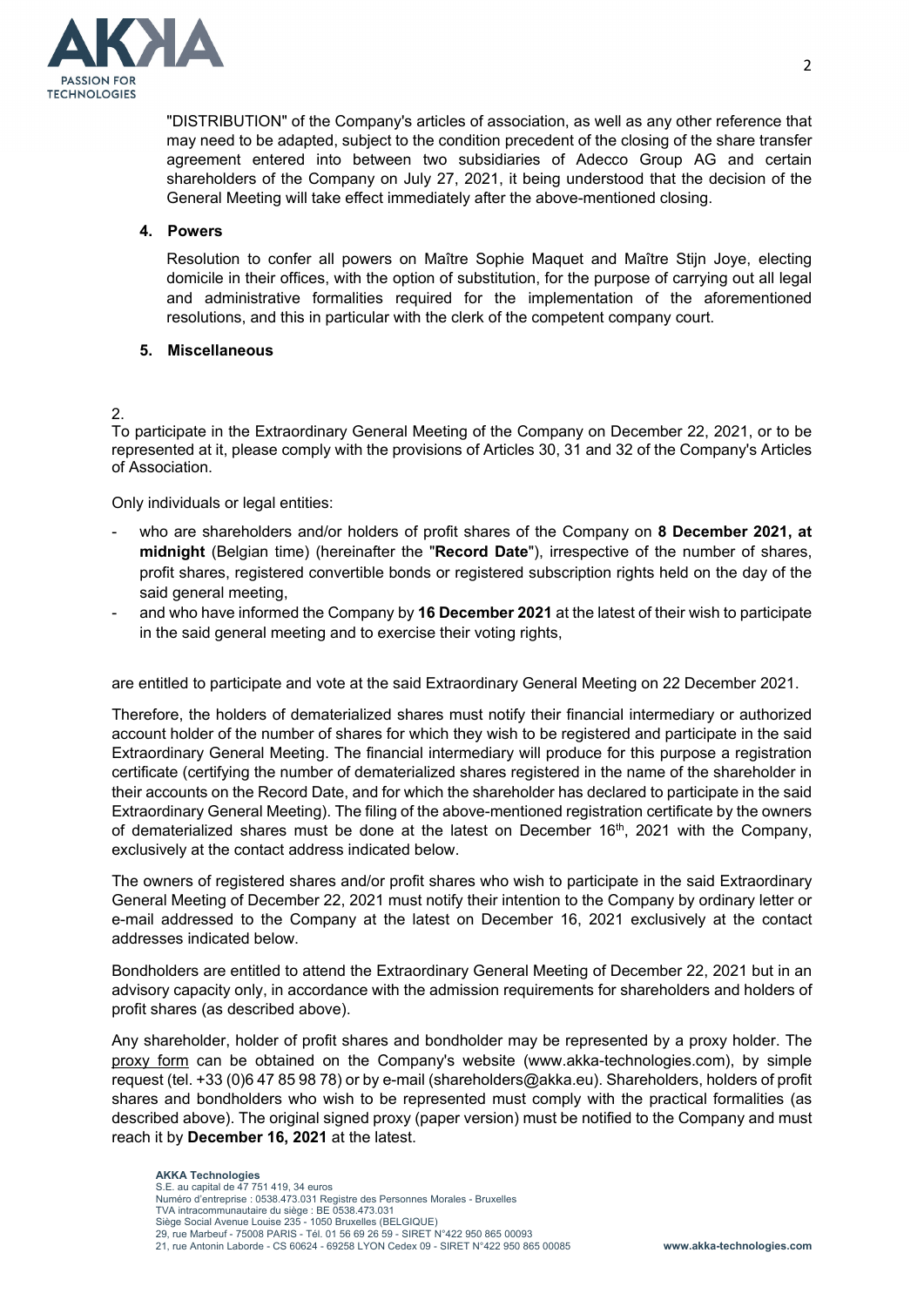

All shareholders and holders of profit shares may vote by postal mail. The postal voting form can be obtained on the Company's website (www.akka-technologies.com), by simple request (tel: +33 (0)6 47 85 98 78) or by e-mail (shareholders@akka.eu). Shareholders and holders of profit shares who wish to vote by correspondence must comply with the practical formalities (as described above). The original signed postal voting form (paper version) must be notified to the Company and must reach it by **December 16, 2021** at the latest.

## 3.

One or more shareholders who together own at least 3% of the share capital have the right to have one or more new items included on the agenda of the Extraordinary General Meeting. To exercise this right, the shareholder(s) must prove that on the date they submit their request, they own 3% of the capital (by one of the means described above for participation in the meeting). The examination of the application is subject to the formalities of registration and admission of this fraction of the capital, in accordance with the procedure mentioned above. This request must be received by the Company in writing no later than **November 30, 2021**. The Company will acknowledge receipt of such requests at the postal or electronic address indicated by the shareholders, within 48 hours of such receipt.

If necessary, the Company will publish a completed agenda no later than **December 7, 2021**. At the same time, adjusted proxy and postal voting forms will be published on the Company's website. All previously submitted proxies will remain valid for the agenda items they cover.

In addition, as from the publication of this notice, and at the latest on December 16, 2021, you have the right to ask questions in writing (letter or e-mail) which will be answered during the meeting, provided that you have complied with the formalities for admission to the meeting.

#### 4.

Any shareholder may, upon request, obtain free of charge:

- (i) a copy of the postal voting forms and proxy forms free of charge from the registered office of the Company.
- (ii) a copy of the report drawn up in accordance with Article 7:155 and read in conjunction with Article 15:2 of the Belgian Code of Companies and Associations.

The proxy and postal voting forms and the report are also available on the Company's website (https://www.akka-technologies.com/investors/), in accordance with Article 7:129, § 2 and 3 of the Belgian Code of Companies and Associations.

# 5.

For any transmission of documents or communication relating to this Extraordinary General Meeting, you are invited to use the following address

\* \*

# **Akka Technologies SE**

Avenue Louise 235 1050 Brussels, Belgium

#### **To Mrs. Stéphanie BIA**

Group Director Communications & Investor Relations Tel : +33 (0)6 47 85 98 78 E-Mail : shareholders@akka.eu

#### **AKKA Technologies**

S.E. au capital de 47 751 419, 34 euros Numéro d'entreprise : 0538.473.031 Registre des Personnes Morales - Bruxelles TVA intracommunautaire du siège : BE 0538.473.031 Siège Social Avenue Louise 235 - 1050 Bruxelles (BELGIQUE) 29, rue Marbeuf - 75008 PARIS - Tél. 01 56 69 26 59 - SIRET N°422 950 865 00093 21, rue Antonin Laborde - CS 60624 - 69258 LYON Cedex 09 - SIRET N°422 950 865 00085 **www.akka-technologies.com**